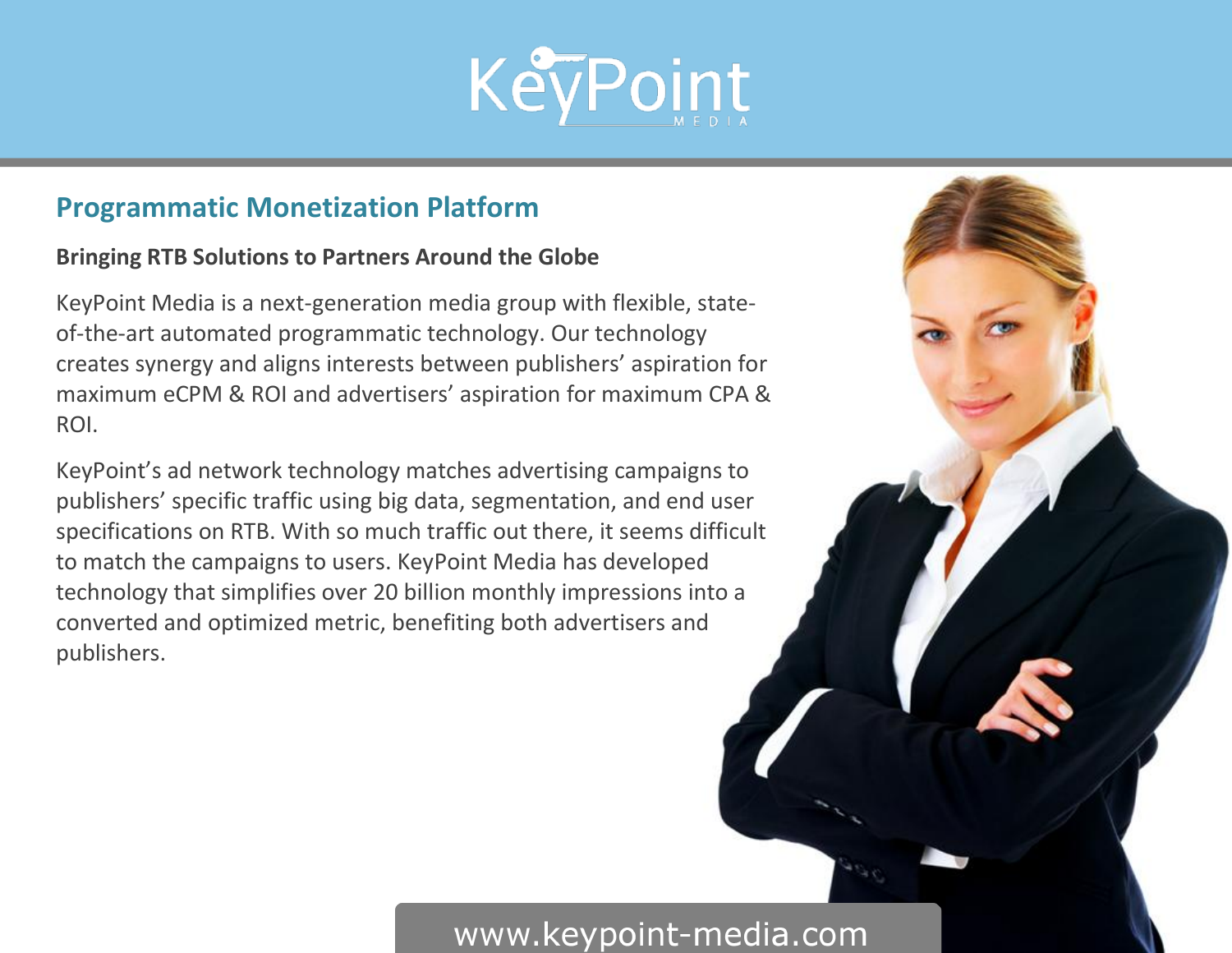### **The Latest Evolution in the Online Media Industry**

#### **Automation Technology on Multiple Platforms**

Automation is an advancement that has happened in various industries throughout history. Since the first banner was placed on a website in 1995, the online advertising industry has bloomed across the globe. Now we have multiple channels and screens with a new PC consumption revolution taking place – the smartphone. This explosion of constant content connection is a real challenge for the advertising industry. The traditional ad brokers are getting squeezed and cornered into ever more niche sectors, while the agents who embrace mechanization are able to scale and undertake the advertisers holy grail – getting the message out to their audience.

Automation has actually always been a part of online media but has never been more needed to enter, compete and succeed in the ad game. Ad middlemen are now faced with a velocity and volume of data they can no longer cope with using standard working hours and pivot tables.

In the case of buying digital media, OpenRTB API protocols allow to rapidly access and deliver ad copy in various formats to a target audience and not just 'traffic'. But that is only the first step, Real Time Bidders require data science and algorithmic expertise to gain actionable insights and create an intelligent predictive and self-correcting ROAS result for their advertisers. With RTB at the core, more of the process can be automated – from pre sales to post flight, all the while better informing and tapping human intelligence (at various inflection points) at an ever increasing scale.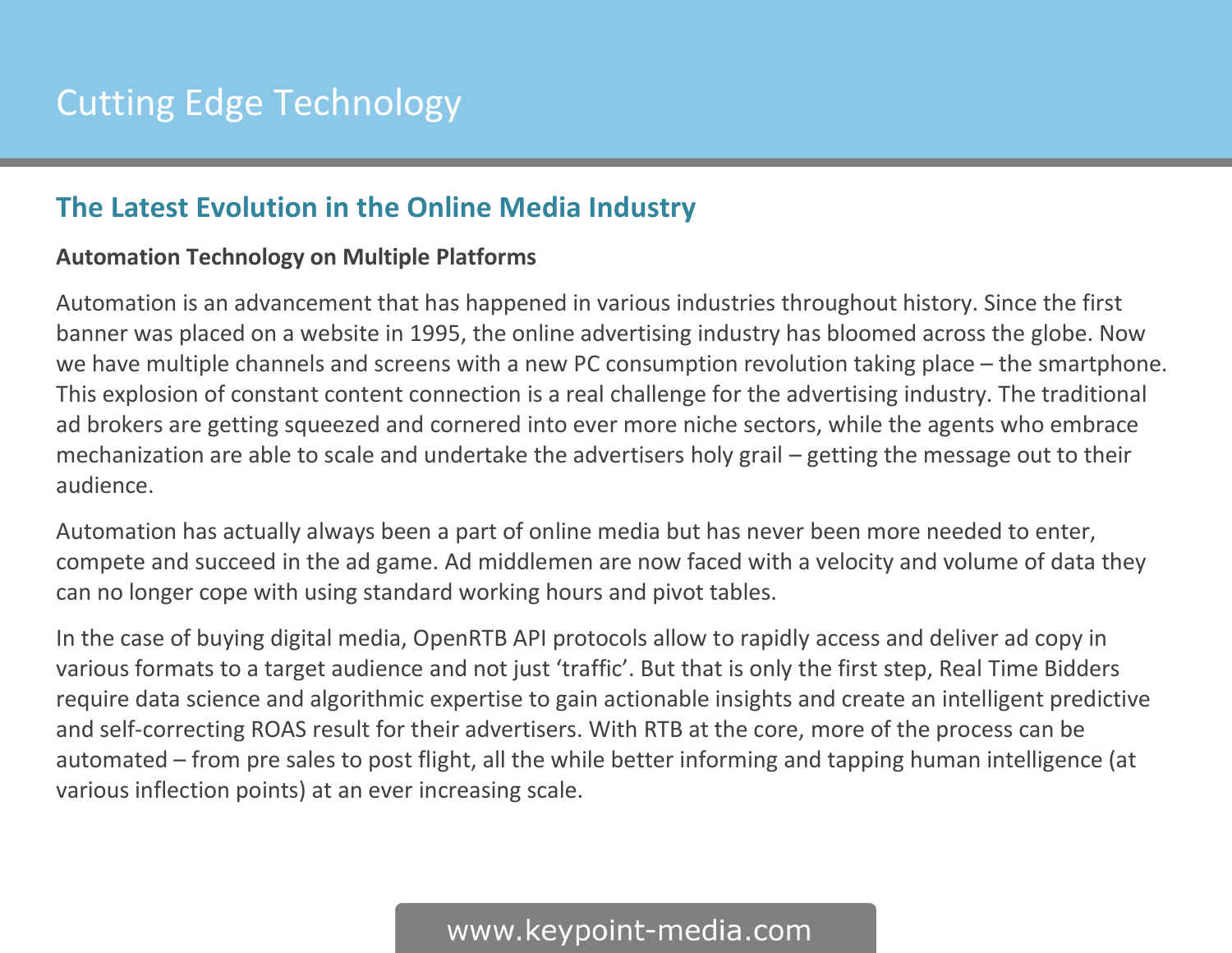# Publishers

### **Benefit From Maximum eCPMs and ROI**

At KeyPoint Media, publishers enjoy maximum eCPMs and ROI, top monetization and optimization tools, 100% fulfillment, timely payments, and a global network of advertisers. Our programmatic platform provides publishers with everything they need to engage audiences on multiple platforms and devices and increase their revenues per user.

#### **Complete Control of Your Campaigns**

Publishers have complete control over every aspect of their campaigns, including which ads are displayed on their website, ad formats, targeting, and more. Our international advertisers network allows publishers to choose the products that are a best fit for their brand and target audience, including hundreds of popular brand names.

#### **Real-Time Actions**

Every tool and feature in the monetization platform is updated in real time, allowing publishers to instantly optimize their campaigns at any moment. Changes take effect immediately and can be viewed in a real-time analytics dashboard, including CTR, conversion rates, traffic sources, and more with full transparency.

#### **In-Depth Analytics**

In addition to providing you with real-time reporting, our sophisticated analytics algorithms provide in-depth statistics on every aspect of your campaigns. Monitor and analyze everything to get a better idea of what works and what doesn't for your audience and optimize as you go.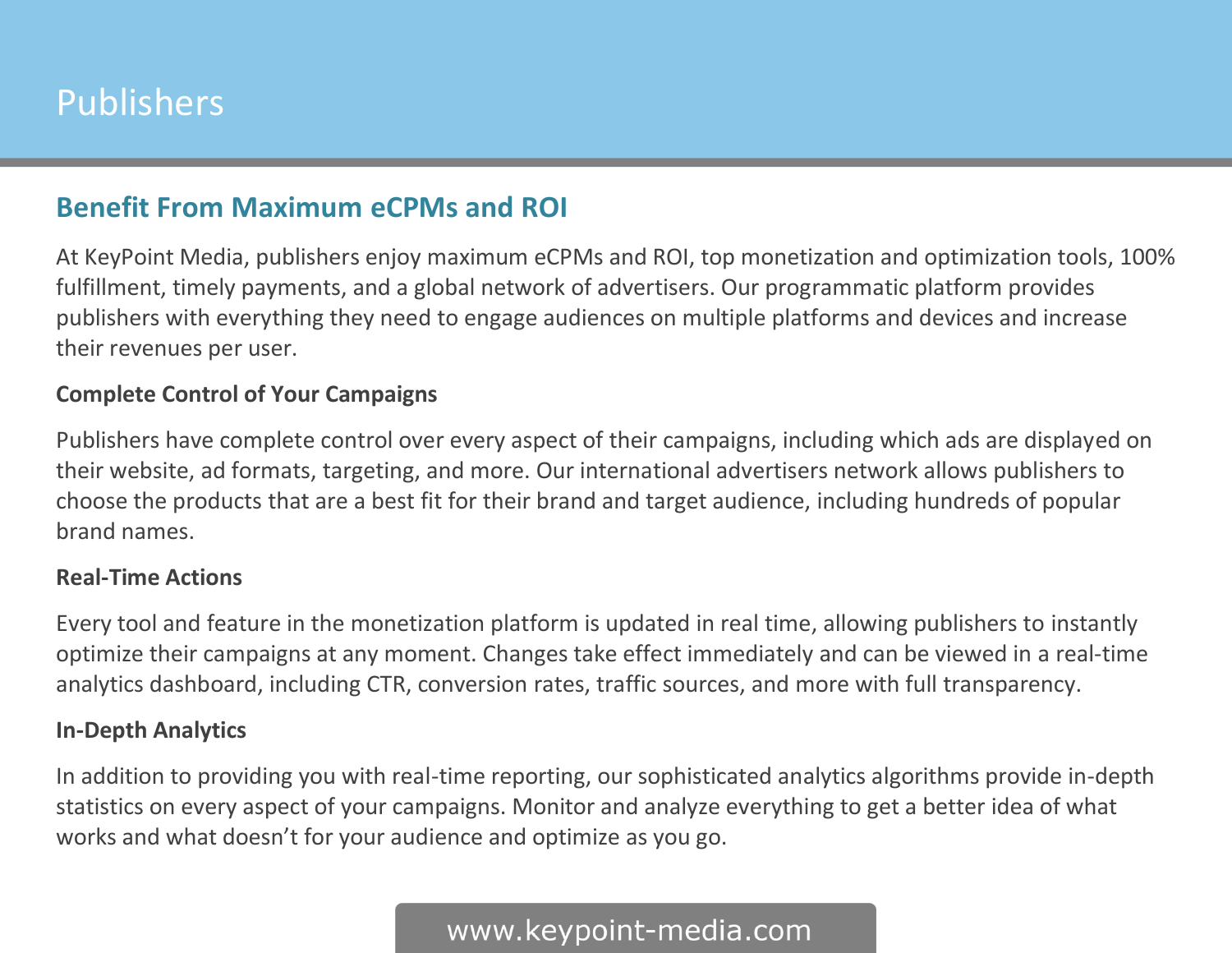### **Thousands of Publishers & Millions of Daily Downloads**

Advertisers using KeyPoint Media's advanced programmatic technology gain access to an international network with billions of monthly impressions and a high-gain advertising solution for higher performance and ROI.

#### **Completely Customized and Optimized Campaigns**

Our monetization platform allows for fully customizable campaigns, allowing advertisers to have complete control over the look and feel of their ads. We have developed tools that allow our partners to easily edit and optimize their ads, including advanced localization features to appeal to an international audience. Our realtime reporting system provides instant results and in-depth analytics, allowing you to see exactly what each change does to your campaign and how to optimize it for maximum results. Use various channels, such as search, social, email, in-game advertising and more to engage with audiences on multiple devices in multiple environments. Create performance based campaigns using the pricing model that suits you, including CPM, CPC, CPL, and CPA and generate more leads and sales.

#### **Advanced Targeting Solutions**

At KeyPoint Media, we provide you with quality traffic that converts by using advanced segmentation technology to locate your specific target. Our targeting options include behavioral, contextual, geographic, and channel-based targeting, in addition to advanced re-targeting options using proven techniques to maximize your ROI.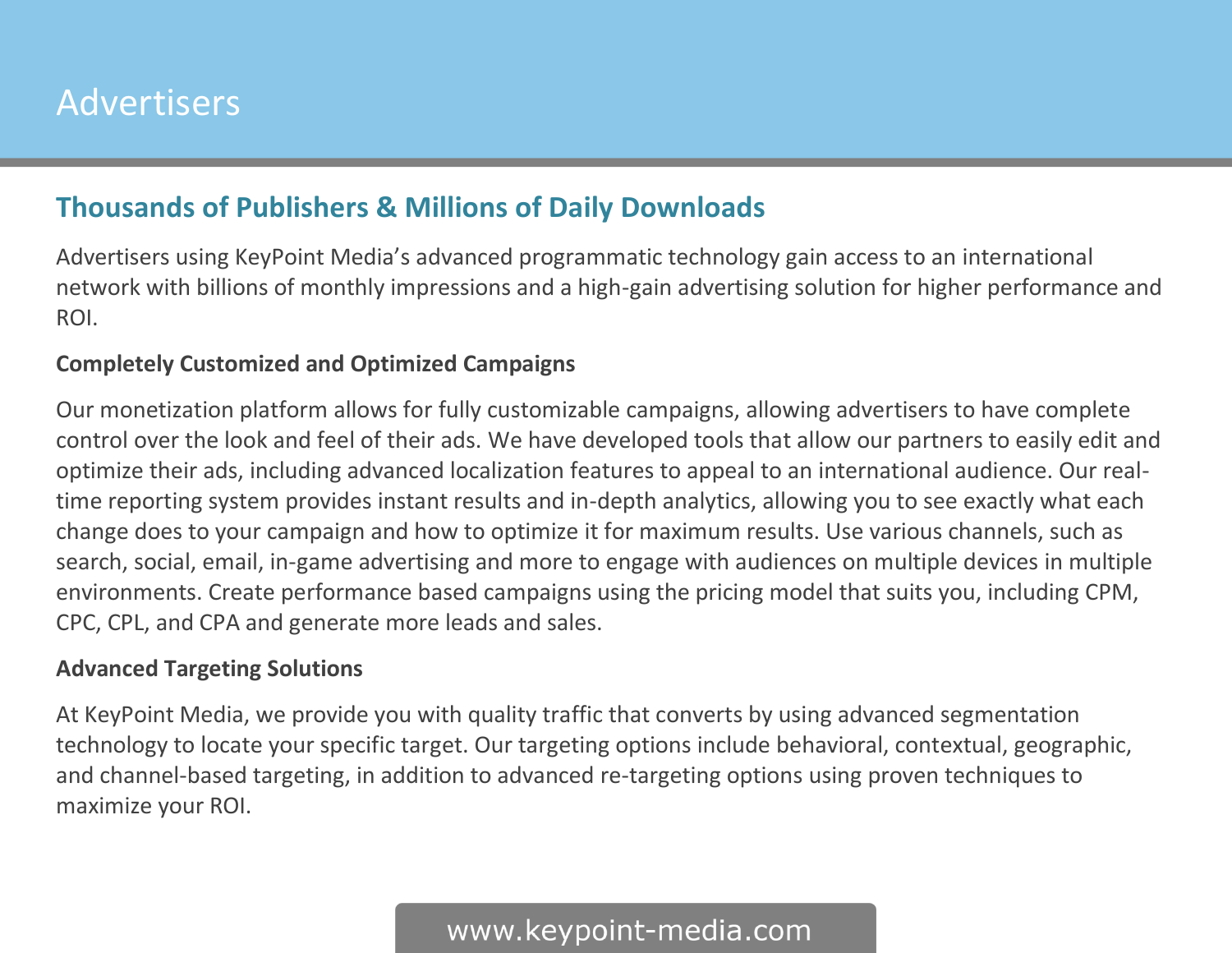## Agencies

### **Leverage a Network of Valuable Connections**

#### **Benefit from a Global Network of Leading Advertisers and Agencies**

KeyPoint Media is partnered up with thousands of advertisers around the globe, including a number of leading international advertising agencies. Gain access to some of the most influential agencies in the world by leveraging our network of connections and instantly expanding your business and increasing profit. Our media team is comprised of leading digital advertising experts in the field, providing you with all of the tools, connections, and support you need to reach your customer acquisition goals. Use our proprietary technology and multi-channel performance-based platform to reach new audiences and engage and retain existing customers. Our targeting tools along with the various channels we support, including email, display, in-game advertising, and more, will ensure your campaigns reach maximum ROI.

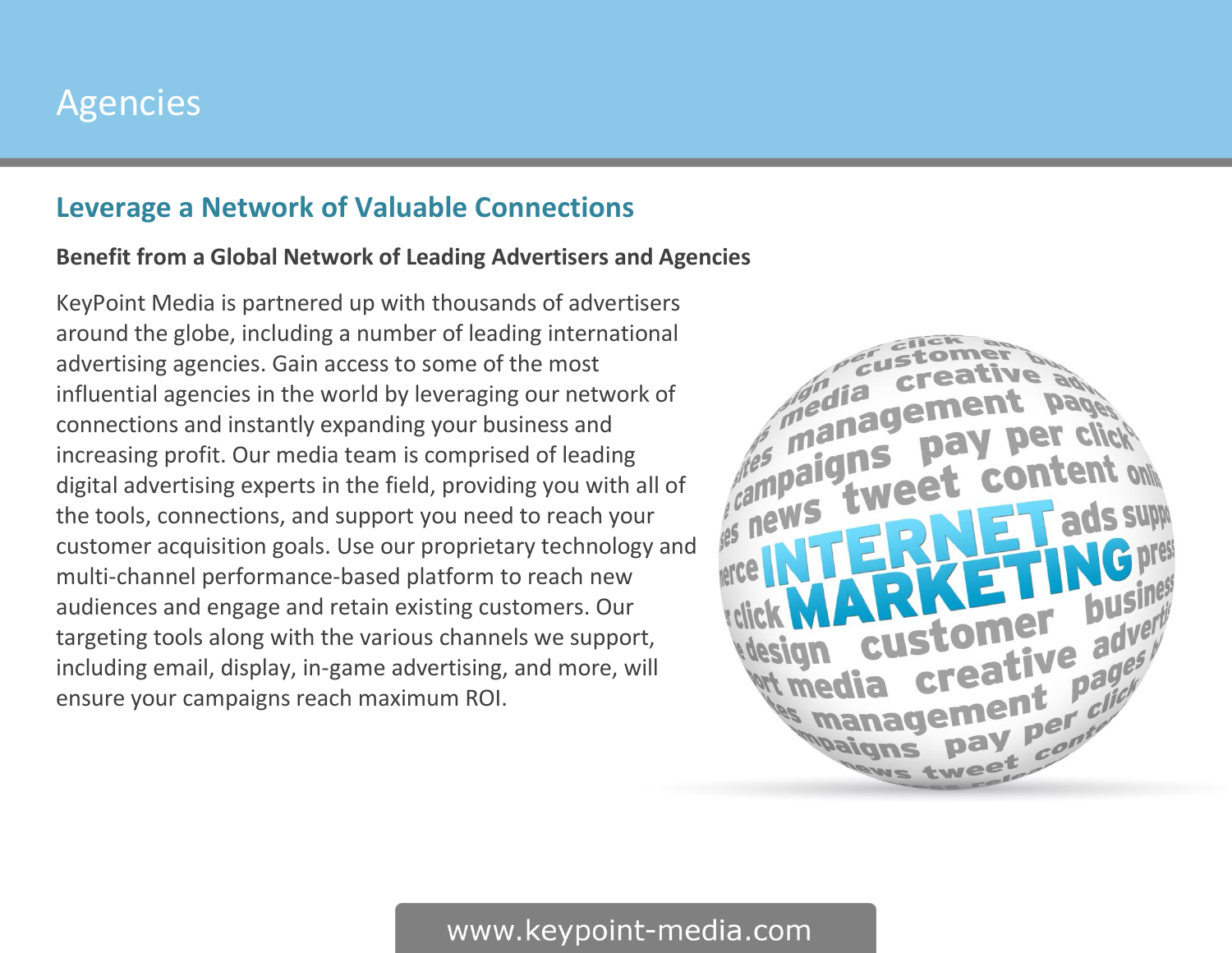# Service Types

### **Partners Benefit from a Wide Range of Services to Maximize Revenue**

#### **Performance-Based Ad Network**

- Detailed analysis & reporting
- Advanced optimization
- Exclusive publishers

#### **Branding**

- Premium publishers
- Innovative ad formats
- Global reach & scale
- Advanced targeting solutions

#### **Real-Time Bidding (RTB)**

- RTB programmatic media buying
- Retargeting using 1st & 3rd party data
- Visible exchanges, publishers & domains
- Advanced optimization algorithm
- Reach 10 billion daily impressions

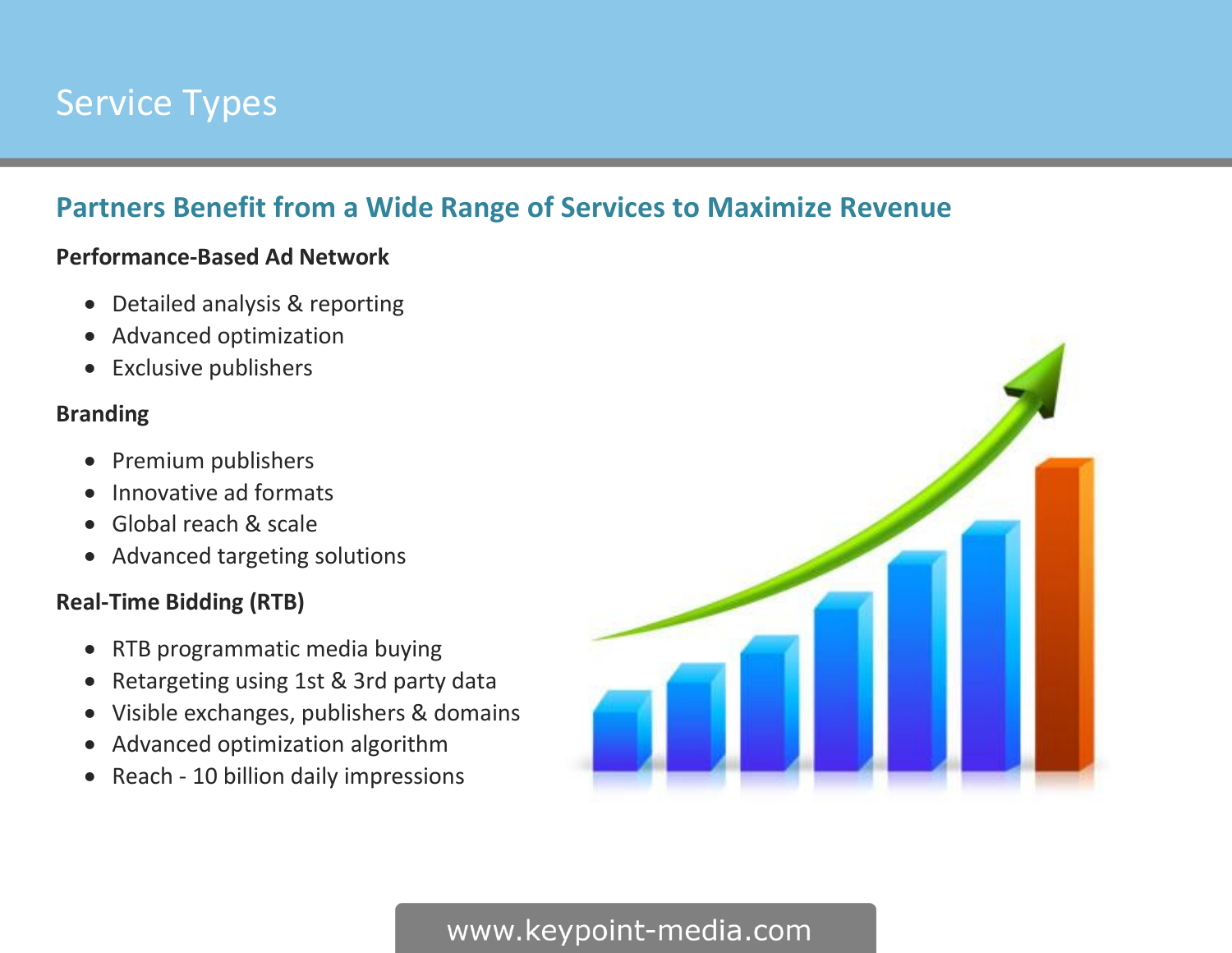## Creative Types

### **Engage Your Audience with Innovative Ad Formats & Campaigns**

- Image Ads
- Rich Media
- Video

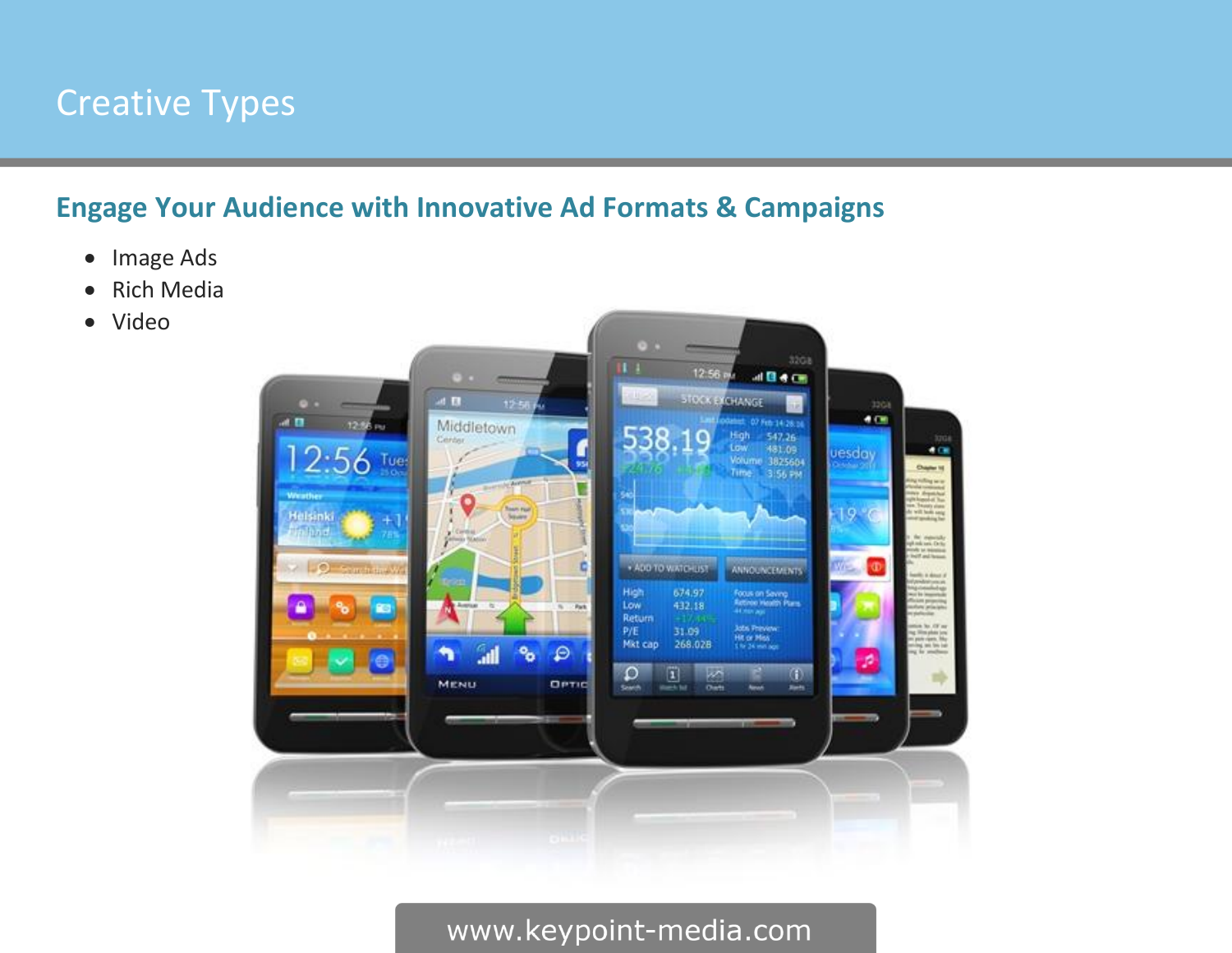# Targeting & Optimization

### **The Right Content at the Right Time**

#### **Targeting**

- 190 countries
- Carrier
- Categories
- Placements
- 3G/WiFi
- Demographics
- Operating systems
- Devices
- InApp/Mobile web

#### **Advanced Optimization Technology**

- Optimization by full funnel of the user
- Automatic optimization
- A/B testing
- Anti-fraud detection